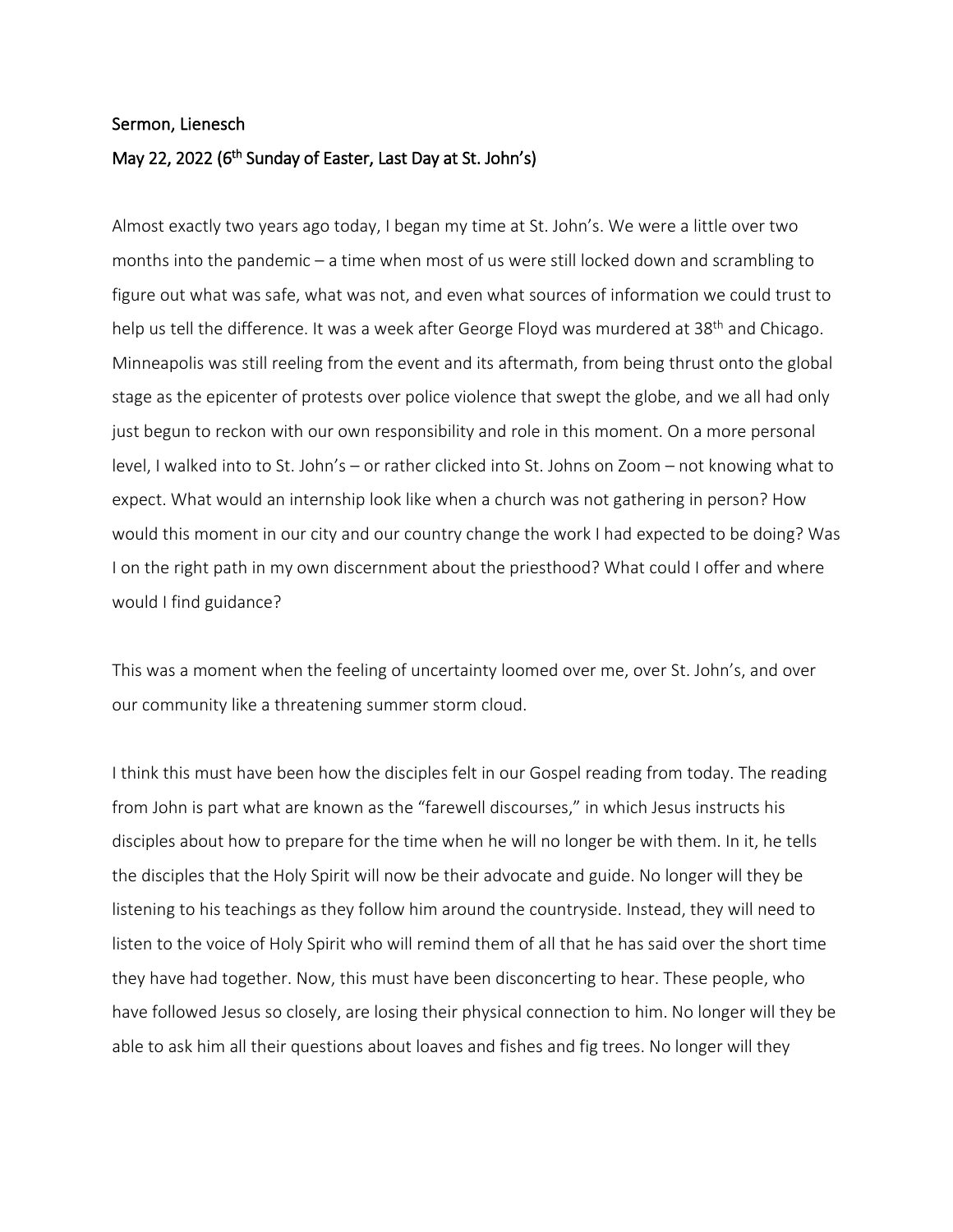witness him feeding the hungry, or laying hands on the sick, or stilling the storm over the sea. No longer will their daily lives and work be what they have come to expect.

It must have been a definite moment of uncertainty for them.

However, it was also a moment of great promise. Jesus was assuring his disciples that if they had the courage to listen and to trust in the Holy Spirit, and to support and show love to each other and to the world around them, they had no reason to be afraid. "I am going away AND I am coming to you," Jesus explains, offering hope and promise in this moment of intense anxiety.

And what strikes me as I think about these complex feelings the disciples must have experienced – these feelings of uncertainty and anxiety coupled with hope and with relief that they would continue to have an advocate and guide – is how it has mirrored my, and our, experience in the last two years.

Because throughout this time of utter "unknowing," I have seen such promise and love in this church community.

I have seen it in many ways:

I've seen the patience and grace given to each other when services went online and we were all scrambling to figure out what "church" could look like at the beginning of the pandemic.

I've seen the honesty and courage of this church in conversations about our racial heritage and history and our own complicity in systems of oppression. In conversations that aren't easy but that people undertook with openness and determination.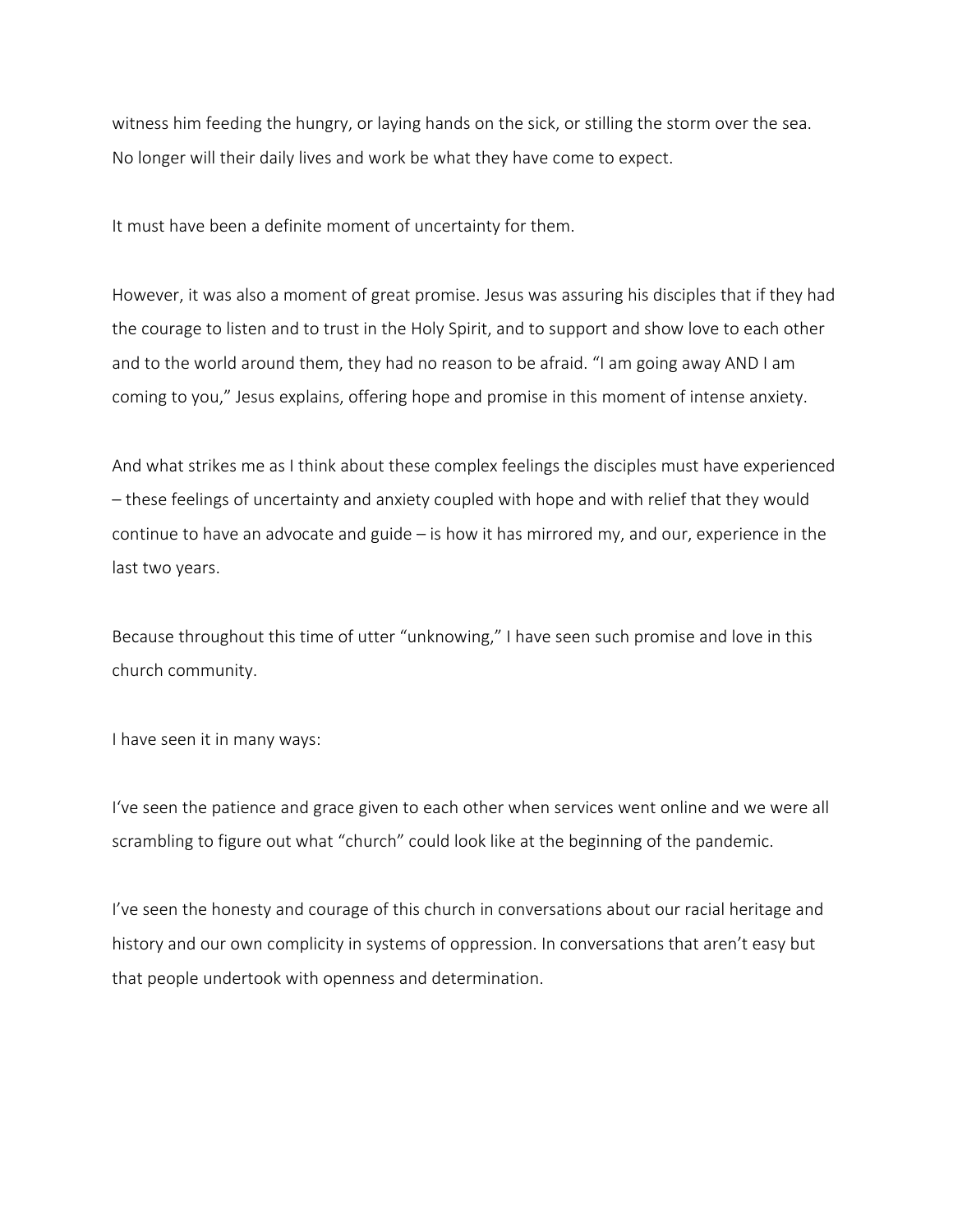I've seen the caring and support among us in the person who without being asked by anyone called to check on members of the church who she knew had asthma when the wildfires were compromising air quality last summer.

I've seen the strong sense of community in the joyful tears that I witnessed from many of you as we were able to have communion together again for the first time since the start of the pandemic.

I've seen the faith and joy evident on Easter Sunday when a member -- surrounded by bells and flowers and loud kids -- told me she felt like she was coming alive again after two years of the pandemic and its restrictions and isolation.

I've seen the generosity, humor, and wisdom of clergy, staff, and parishioners as they have advised and guided me on this path.

And I've seen the heart of St. John's in the complete and utter kindness and generosity this community has shown me, my wife, and our daughter as we came in your doors as complete strangers. You have made us feel so welcome here.

This is a still a time of great uncertainty. We still do not know what the future of our world looks like. This church, like all churches, is looking at its future and wondering what the next years will bring. On a personal level, I do not leave here with a concrete idea about what the future holds for my role in the church, whether it be as a parish priest, a chaplain in a hospital or retirement home, an organizer for a faith-based organization, or another role I have yet to discern.

Perhaps some of you are experiencing a similar uncertainty as you think about next steps in your own lives, or in the life of St. John's. For this parish there will be much to think about for the future and many moments of uncertainty we move into the next chapter of this community.